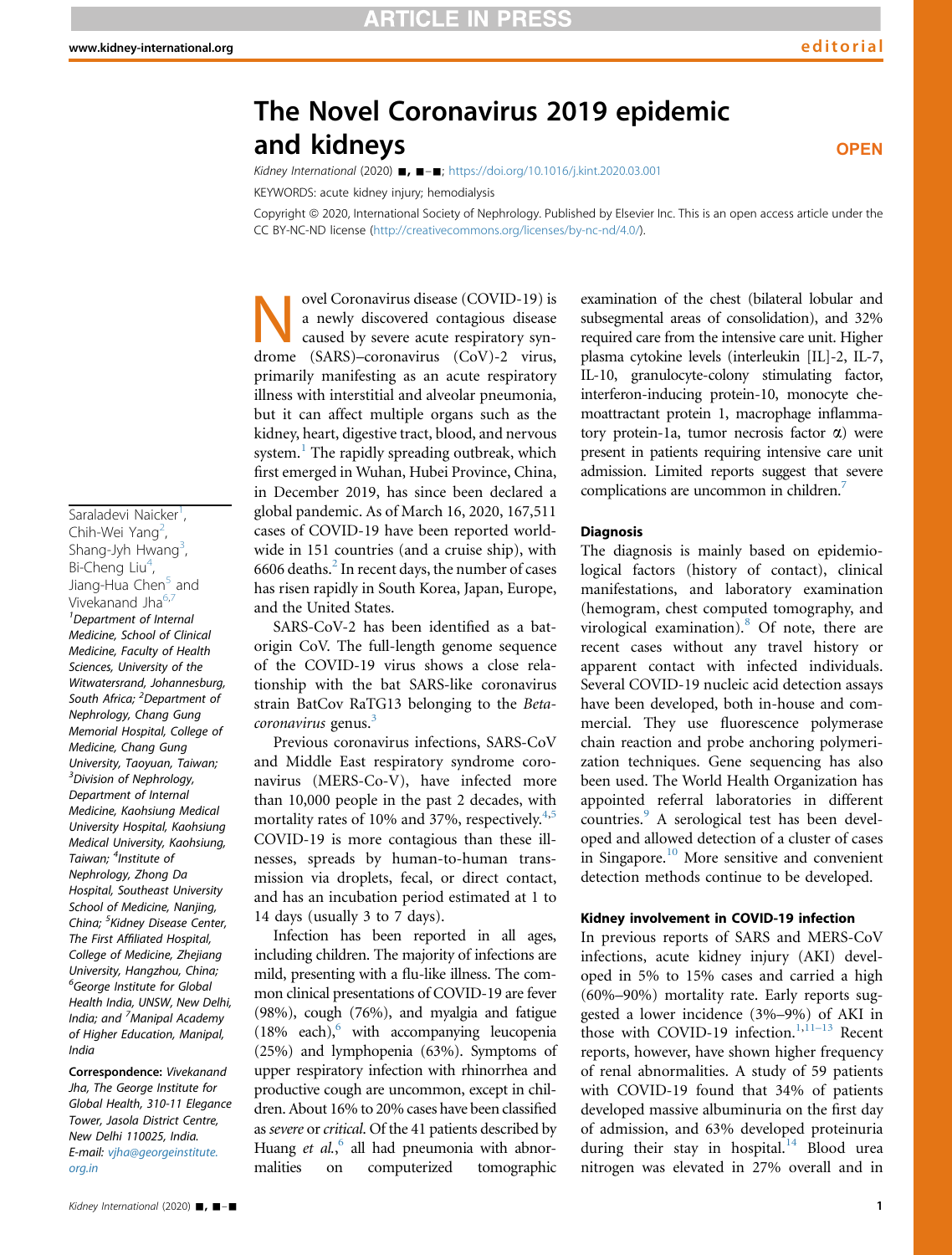two-thirds of patients who died. Computed tomography scan of the kidneys showed reduced density, suggestive of inflammation and edema. Cheng et  $al$ <sup>[13](#page-4-9)</sup> recently reported that amongst 710 consecutive hospitalized patients with COVID-19, 44% had proteinuria and hematuria and 26.7% had hematuria on admission. The prevalence of elevated serum creatinine and blood urea nitrogen was 15.5% and 14.1%, respectively. AKI was an independent risk factor for patients' in-hospital mortality. $13,14$  $13,14$ 

#### Pathogenesis of kidney injury

The exact mechanism of kidney involvement is unclear: postulated mechanisms include sepsis leading to cytokine storm syndrome or direct cellular injury due to the virus. Angiotensinconverting enzyme and dipeptidyl peptidase-4, both expressed on renal tubular cells, were identified as binding partners for SARS-CoV and MERS-CoV, respectively.[15,](#page-4-10)[16](#page-4-11) Viral RNA has been identified in kidney tissue and urine in both infections.[17](#page-4-12)[,18](#page-4-13) Recently, Zhong's lab in Guangzhou successfully isolated SARS-CoV-2 from the urine sample of an infected patient, suggesting the kidney as the target of this novel coronavirus.[19](#page-4-14)

## **Treatment**

The current treatment of COVID-19 with AKI includes general and supportive management and kidney replacement therapy. There is no effective antiviral therapy available at present.

General management. All patients with confirmed COVID-19 need to be quarantined. An N95 fit-tested respirator and protective clothes and equipment are essential. Early admission to intensive care units in designated hospitals is recommended for severely ill patients.

Supportive care, namely bed rest, nutritional and fluid support, and maintenance of blood pressure and oxygenation are important measures, as for all critically ill patients. Other measures include prevention and treatment of complications by providing organ support, maintaining hemodynamic stability, and preventing secondary infection.

Antiviral therapy. There is no specific effective antiviral drug for COVID-19 at present. The guidelines of the Chinese National Health Commission recommend aerosolized inhalation of interferon  $\alpha$  and lopinavir/ritonavir. The specific therapeutic value and safety of lopinavir/ritonavir in patients with COVID-19 are under investigation (ChiCTR[20](#page-4-15)00029308).<sup>20</sup> Successful treatment with remdesivir has been reported in a patient with COVID-19; a clinical trial on the efficacy of remdesivir in patients with COVID-19 is currently underway in China (NCT0425266; NCT04257656) and is expected to be completed in April 2020. Chloroquine phosphate has been shown to have some efficacy against COVID-19–associated pneumonia in multicenter clinical trials conducted in China.<sup>[21](#page-4-16)</sup>

Extracorporeal treatments. Continuous renal replacement therapy (CRRT) has been successfully applied in the treatment of SARS, MERS, and sepsis. $^{22,23}$  $^{22,23}$  $^{22,23}$  $^{22,23}$  High-volume hemofiltration in a dose of 6 l/h removed inflammatory cytokines (IL-6) and improved the Sequential Organ Failure Assessment scores at day 7 in patients with sepsis.<sup>[24](#page-4-19)</sup> Therefore, CRRT may play a role in patients with COVID-19 and sepsis syndrome. The potential role of extracorporeal therapy techniques needs to be evaluated, however.

Glucocorticoids. In a retrospective study of patients with SARS-CoV and sepsis, steroids, at a mean daily dose of 105.3  $\pm$  86.1 mg in 147 of 249 noncritical patients (59.0%), reduced mortality rate and shortened duration of hospitalization, whereas 121 of 152 critical patients (79.6%) received corticosteroids at a mean daily dose of 133.5  $\pm$  102.3 mg, and [25](#page-4-20) died.<sup>25</sup> A subsequent retrospective, observational study of 309 patients with MERS showed that those who received high-dose steroids were more likely to require mechanical ventilation, vasopressors, and renal replacement therapy (RRT).[26](#page-4-21) In a meta-analysis of corticosteroid use in patients with SARS, 4 studies provided conclusive evidence of harm (psychosis, diabetes, avascular necrosis, and delayed viral clearance). $27$  Therefore, the use of steroids is controversial and not recommended by the World Health Organization because of potential inhibition of viral clearance and prolonga-tion of the duration of viremia.<sup>[28](#page-4-23)</sup>

Convalescent plasma. Preliminary clinical studies in China have shown that early application of convalescent plasma in patients with COVID-19 could accelerate clinical recovery.<sup>[6](#page-4-2)</sup> Currently 2 trials, an open-label, nonrandomized clinical trial (NCT04264858) and a multicenter, randomized, and parallelcontrolled trial (ChiCTR2000029757) on the efficacy of convalescent plasma in patients with COVID-19, are underway in China.

Monoclonal antibody. Monoclonal antibody directed against the Ras-binding domain of the S protein of MERS-CoV has been found to have neutralizing activities in plaque assays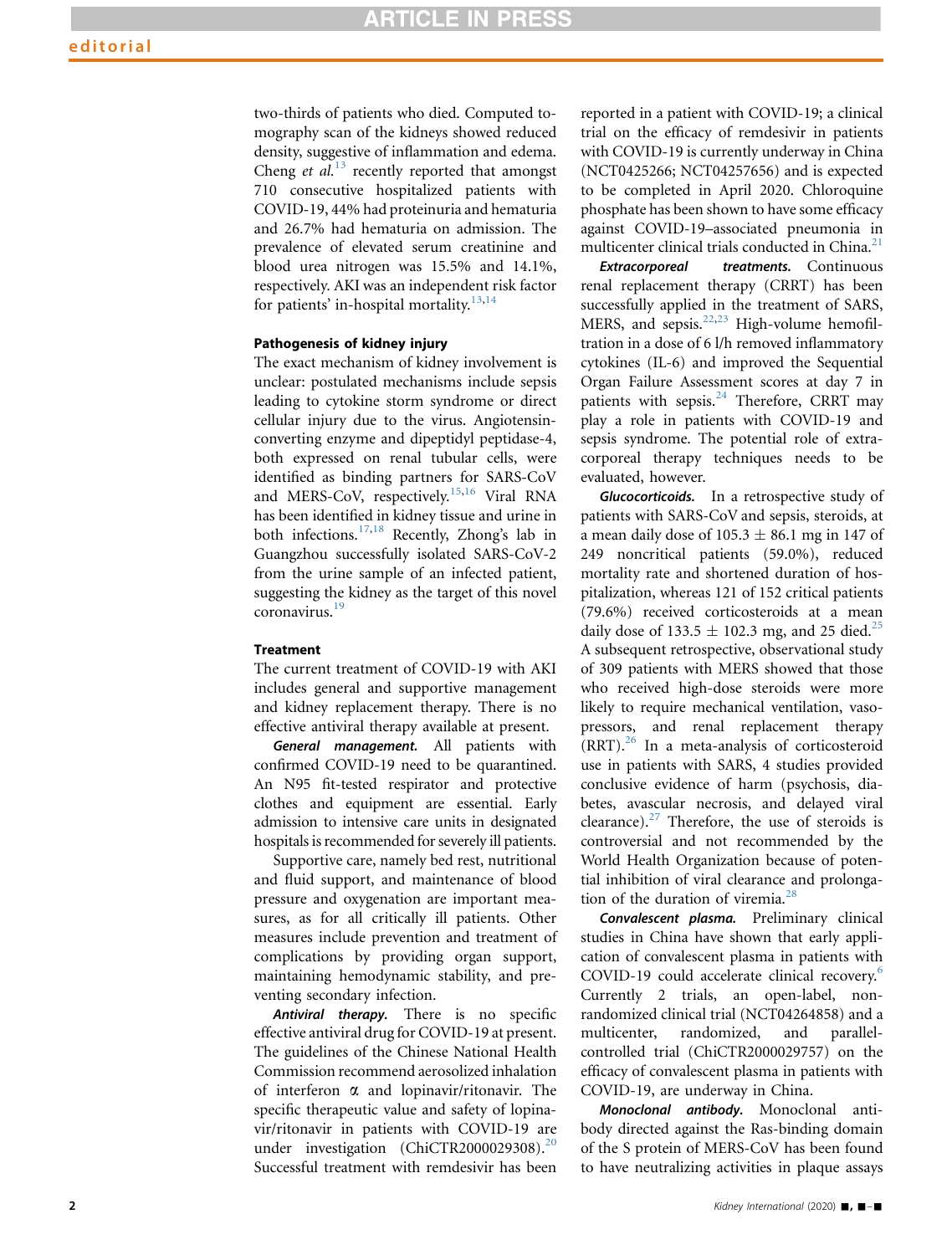# **RTICLE IN PRESS**

in vitro.<sup>[29](#page-4-24)</sup> A monoclonal antibody against COVID-19 has not yet been developed. Tocilizumab, a monoclonal antibody against the IL-6 receptor, has achieved encouraging preliminary clinical results. The safety and efficacy of tocilizumab in COVID-19 infection are undergoing evaluation by a multicenter randomized controlled trial (ChiCTR2000029765).

## COVID-19 in patients with kidney disease

Pregnant women, newborns, the elderly, and patients with comorbidities like diabetes mellitus, hypertension, and cardiovascular disease are susceptible to COVID-19 infection and are likely to have more severe illness often requiring care from an intensive care unit. The impact of COVID-19 on chronic kidney disease has not been reported.<sup>[30](#page-4-25)</sup>

COVID-19 infection presents a special threat to patients on dialysis. There are 7184 patients on hemodialysis (HD) in 61 treatment centers in Wuhan City. At a single HD center in Renmin Hospital, Wuhan University, 37 out of 230 patients on HD and 4 of 33 staff members developed COVID-19 infection between January 14 and February 17, 2020. $30$  A total of 7 patients on HD died, of whom 6 had COVID-19 infection. However, the deaths were deemed to be due to cardiovascular causes and not directly to the COVID-19 infection. Patients on HD with COVID-19 had less lymphopenia, lower serum levels of inflammatory cytokines, and milder clinical disease than other patients with COVID-19 infection.

# Management of patients on dialysis

COVID-19 infection presents particular challenges for patients on dialysis, in particular, those in in-center HD. Patients with uremia are particularly vulnerable to infection and may exhibit greater variations in clinical symptoms and infectivity. In-center HD significantly increases the risk of transmission of infection, including to medical staff and facility workers, patients themselves, family members, and all others.

The Chinese Society of Nephrology<sup>[31](#page-4-26)</sup> and the Taiwan Society of Nephrology<sup>[32](#page-4-27)</sup> have recently developed guidelines for dialysis units during the COVID-19 outbreak. A summary of these guidelines is provided below.

1. A working team consisting of dialysis physicians, nursing staff, and technologists should receive training in updated clinical knowledge of epidemic COVID-19, notification of infection at risk, epidemic

prevention tools, and guidelines from the government, academic society, and hospital authority. The list of staff should be recorded and retained by dialysis hospitals.

- 2. Information on travel, occupation, contacts, and cluster (TOCC) history of each medical staff, dialysis patient, their family members, residents of the same institution, and colleagues at work should be collected and updated regularly.
- 3. Latest care recommendations and epidemic information should be updated and delivered to all medical care personnel as needed. Training can be done peer-to-peer or online.
- 4. Group activities, including group rounds, group studies, and case discussions, should be minimized.
- 5. It is recommended that staff members have meals at different times to avoid dining together. Goggles, masks, and hats should be removed before meals, and hands washed with flowing water. Talking during meals should be minimized to reduce the spread of droplets.
- 6. Staff should self-monitor their symptoms and should inform the team leader in case they or their family members develop symptom(s) suggestive of COVID-19 infection.
- 7. Entrance control, identification and shunting of people at risk of infection, body temperature measurement, hand washing, wearing of proper (surgical or N95) masks throughout the process, machine disinfection, environmental cleanliness, good air conditioning, and ventilation conditions should be instituted.
- 8. Patients and accompanying persons should be given motion-activated hand sanitizer while entering the dialysis room. Patients should wear medical masks and avoid meals during dialysis. They can bring convenience food such as candy to prevent hypoglycemia.
- 9. Patients with suspected or confirmed COVID-19 infection should be admitted to a negative-pressure isolation ward of specified hospitals. If the capacity of the isolation facility is overloaded, the Fixed Dialysis Care Model detailed below is recommended for dialysis patients under the 14-day period of quarantine for possible contact with COVID-19.
	- a. Place of dialysis treatment: patients should continue HD at the original HD center and not change to another center.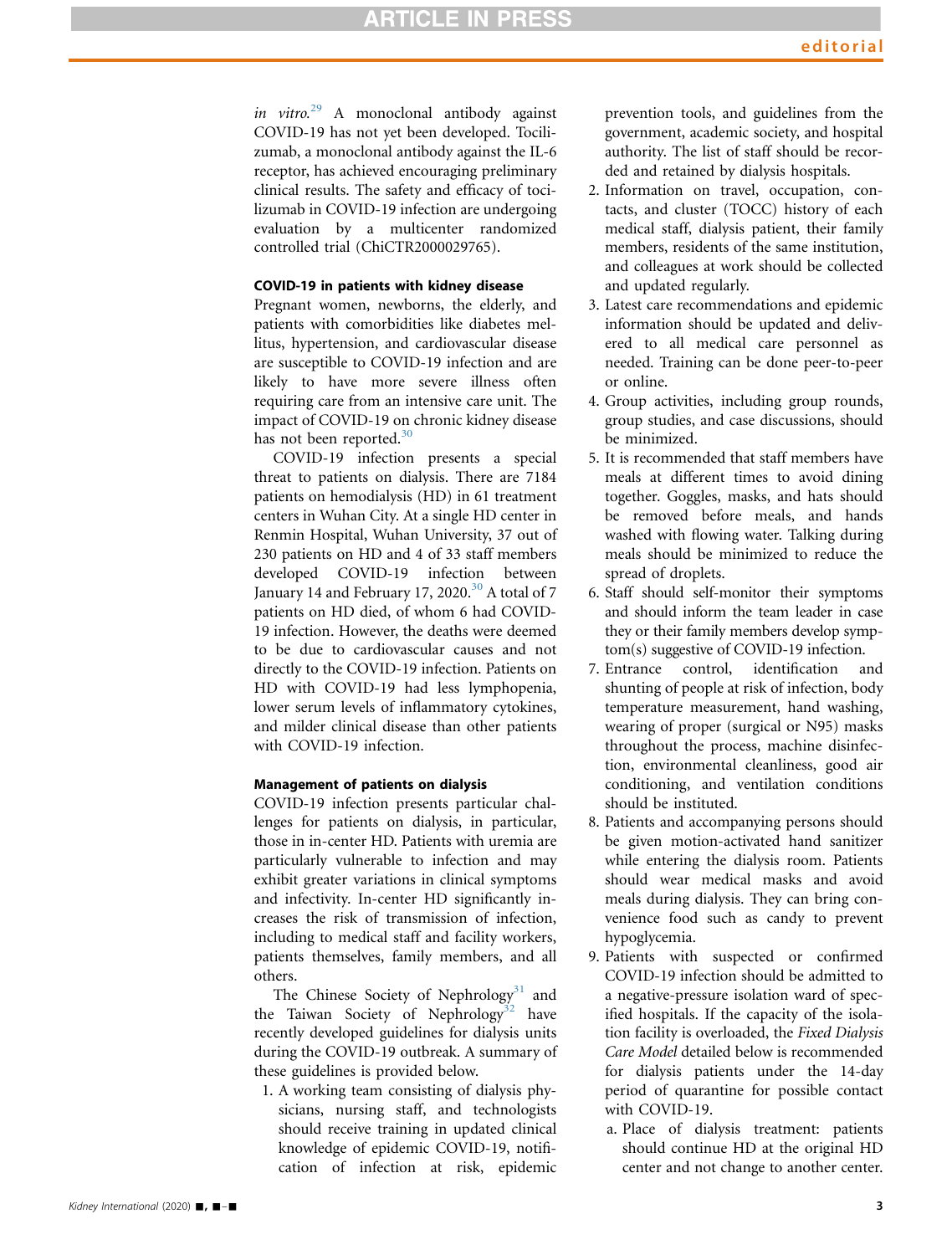- b. Dialysis shift and personnel: do not change dialysis shifts and caregiver staff to avoid cross-contamination and infection. Minimize the relevant contacts.
- c. Patients who need vascular access surgery should be screened for novel coronavirus before the surgery. Operations on patients with confirmed or suspected novel coronavirus infection should be carried out in a designated room with necessary protection for medical staff.
- d. Transportation: public transport should not be used. Patients should arrange personal transportation and take fixed transportation routes. Transport personnel and escorts should wear surgical-grade or N95 masks throughout.
- e. All patients who have fever should be screened for novel coronavirus infection and should be given dialysis in the last shift of the day until infection is excluded.
- f. Pass route for entering hospital and dialysis unit: the pick-up and drop-off points should not be shared with other dialysis patients. Entering and exiting with other patients at the same time should be avoided. The route, mode, and time of transport of dialysis personnel should be fixed.
- g. Precautions in dialysis unit: patients should not be in close proximity; treatment and waiting areas should have good air conditioning and ventilation to remove droplet particles from the air.
- h. Designated care personnel: all personnel involved in direct patient care should undertake full protection, including long-sleeved, waterproof isolation clothing; hair caps; goggles; gloves; and medical masks (surgical mask grade or above). Hand hygiene should be strictly implemented.
- i. Dialysis machine: equipment that may come into contact with patients or potentially contaminated material should be disinfected according to standard protocols.
- 10. If a newly confirmed or highly suspected case of novel coronavirus infection in dialysis centers is identified, disinfection should be carried out immediately. Areas in close contact with these patients should not be used for other patients until cleared.

11. The medical waste from confirmed or suspected patients with novel coronavirus infection should be considered as infectious medical waste and disposed accordingly.

#### Operational strategies for family member and caregivers

- (i) All family members living with patients on dialysis must follow all the precautions and regulations given to patients to prevent person-to-person and within-family transmission of COVID-19, which include body temperature measurement, good personal hygiene, handwashing, and prompt reporting of potentially sick people.
- (ii) Patients on dialysis who have a family member or caregiver subject to basic quarantine can have dialysis as usual in accordance during the 14-day period.
- (iii) Once the family members or caregiver of a patient on dialysis have been converted to a confirmed case, the patient's identity should be upgraded and treated in accordance with the above-mentioned conditions.

In summary, COVID-19, a pandemic caused by a novel coronavirus, is a major global human threat. Kidney involvement seems to be frequent in this infection, and AKI is an independent predictor of mortality. The impact of this infection in those with chronic kidney disease has not been studied. Management of patients on dialysis who have been suspected to have been in contact with COVID-19 should be carried out according to strict protocols to minimize risk to other patients and healthcare personnel taking care of these patients.

### **DISCLOSURE**

VJ reports grants from Baxter Healthcare, GSK, NephroPlus, Biocon, and Zydus Cadilla. All the other authors declared no competing interests.

#### <span id="page-3-0"></span>**REFERENCES**

- 1. Wang D, Hu B, Hu C, et al. Clinical characteristics of 138 hospitalized patients with 2019 novel coronavirus-infected pneumonia in Wuhan, China. JAMA. <https://doi.org/10.1001/jama.2020.1585>. Accessed March 2, 2020.
- <span id="page-3-1"></span>2. World Health Organization. Coronavirus disease (COVID-2019) situation reports. Available at: [https://](https://www.who.int/emergencies/diseases/novel-coronavirus-2019/situation-reports) [www.who.int/emergencies/diseases/novel](https://www.who.int/emergencies/diseases/novel-coronavirus-2019/situation-reports)[coronavirus-2019/situation-reports.](https://www.who.int/emergencies/diseases/novel-coronavirus-2019/situation-reports) Accessed March 16, 2020.
- <span id="page-3-2"></span>3. World Health Organization. Report of the WHO-China Joint Mission on Coronavirus Disease 2019 (COVID-19). Available at: [https://www.who.int/docs/default-](https://www.who.int/docs/default-source/coronaviruse/who-china-joint-mission-on-covid-19-final-report.pdf)